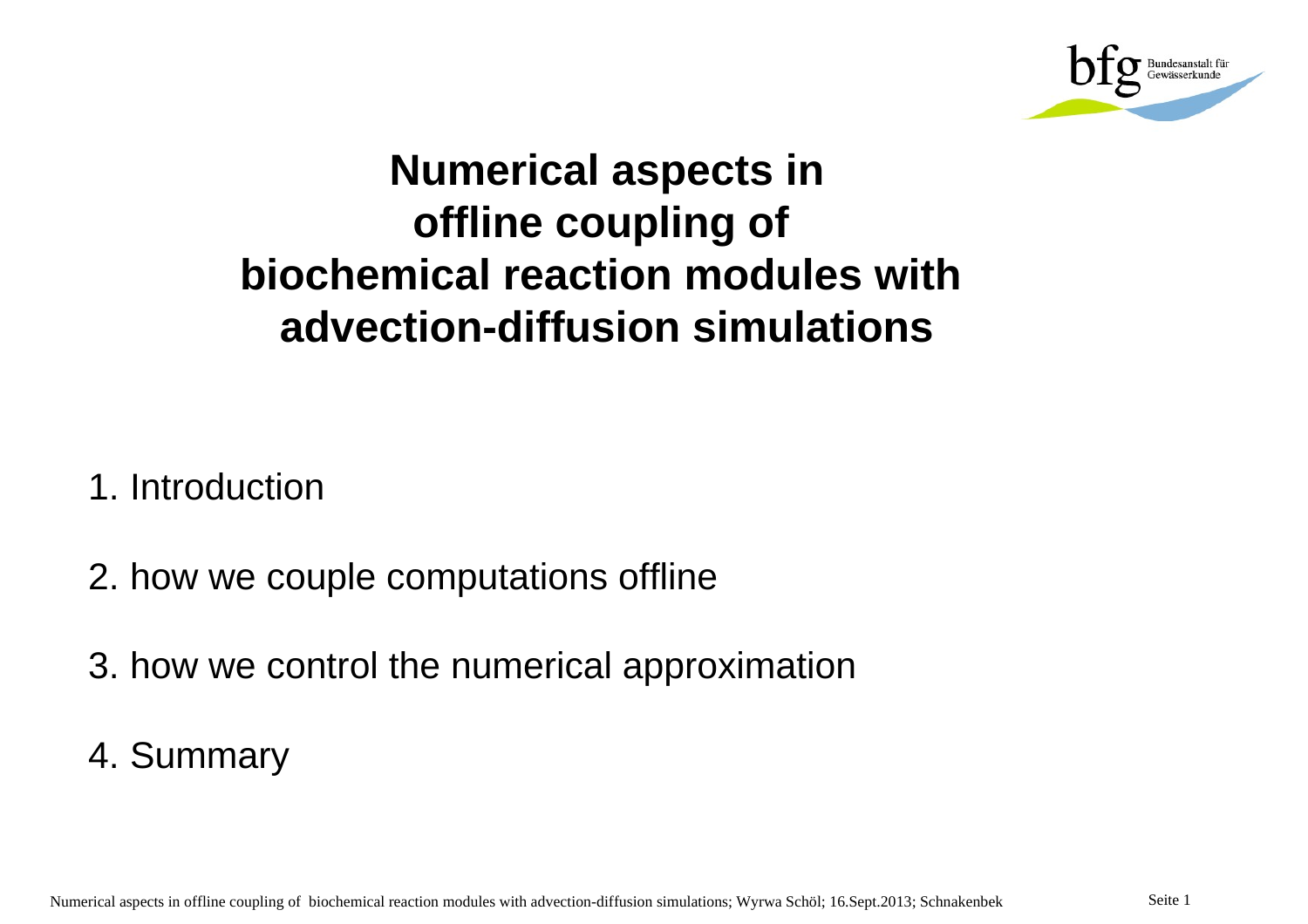

BfG - Federal Institute of Hydrology scientific decision support for german waterways administration

our team: water quality modelling



25 years of experience in: 1D cross-section averaged modelling offline-coupling via flow-field

currently under development: 2D/3D modelling for estuaries T-QSim

concern: water quality problems in german north sea estuaries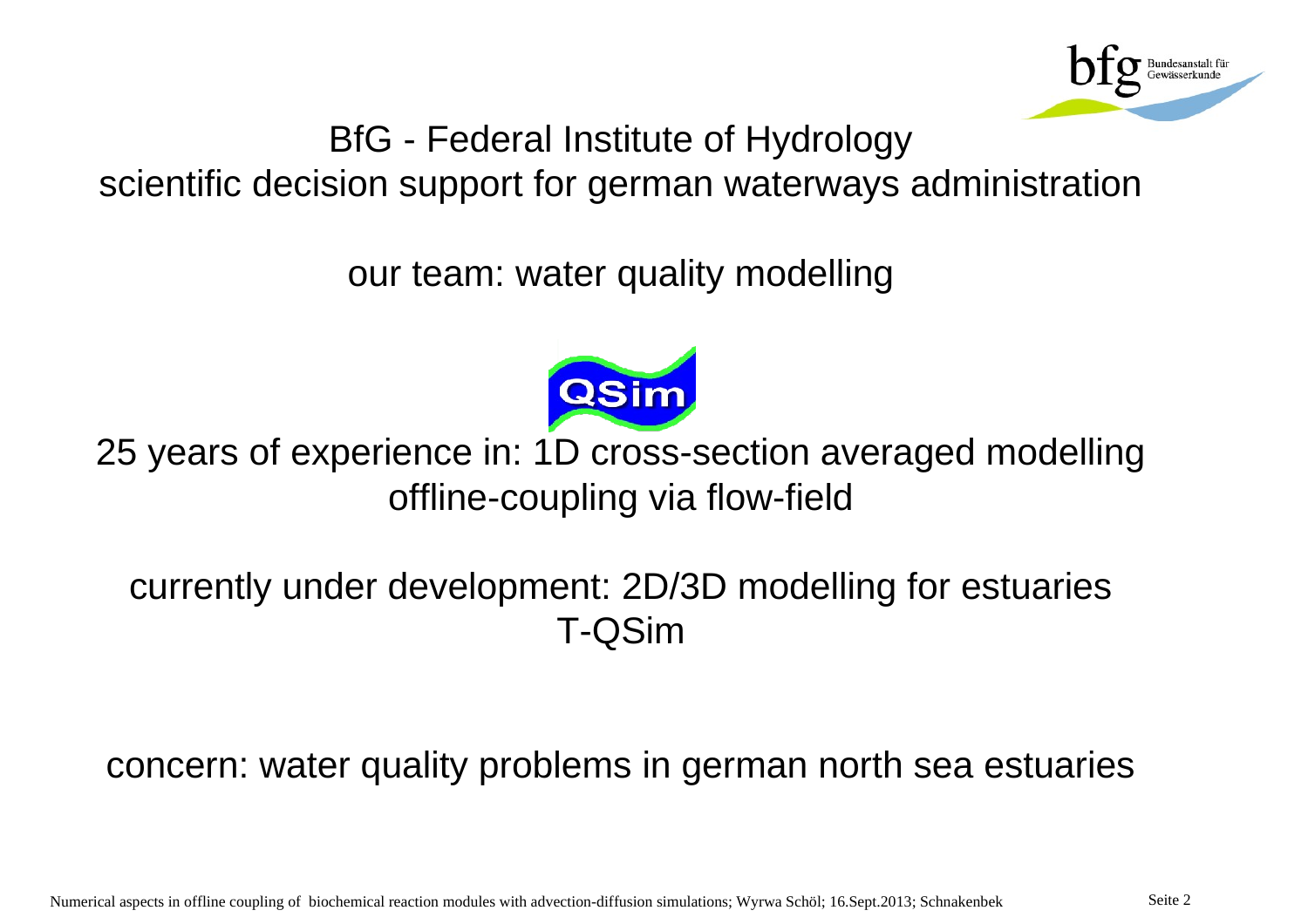



Numerical aspects in offline coupling of biochemical reaction modules with advection-diffusion simulations; Wyrwa Schöl; 16.Sept.2013; Schnakenbek Seite 3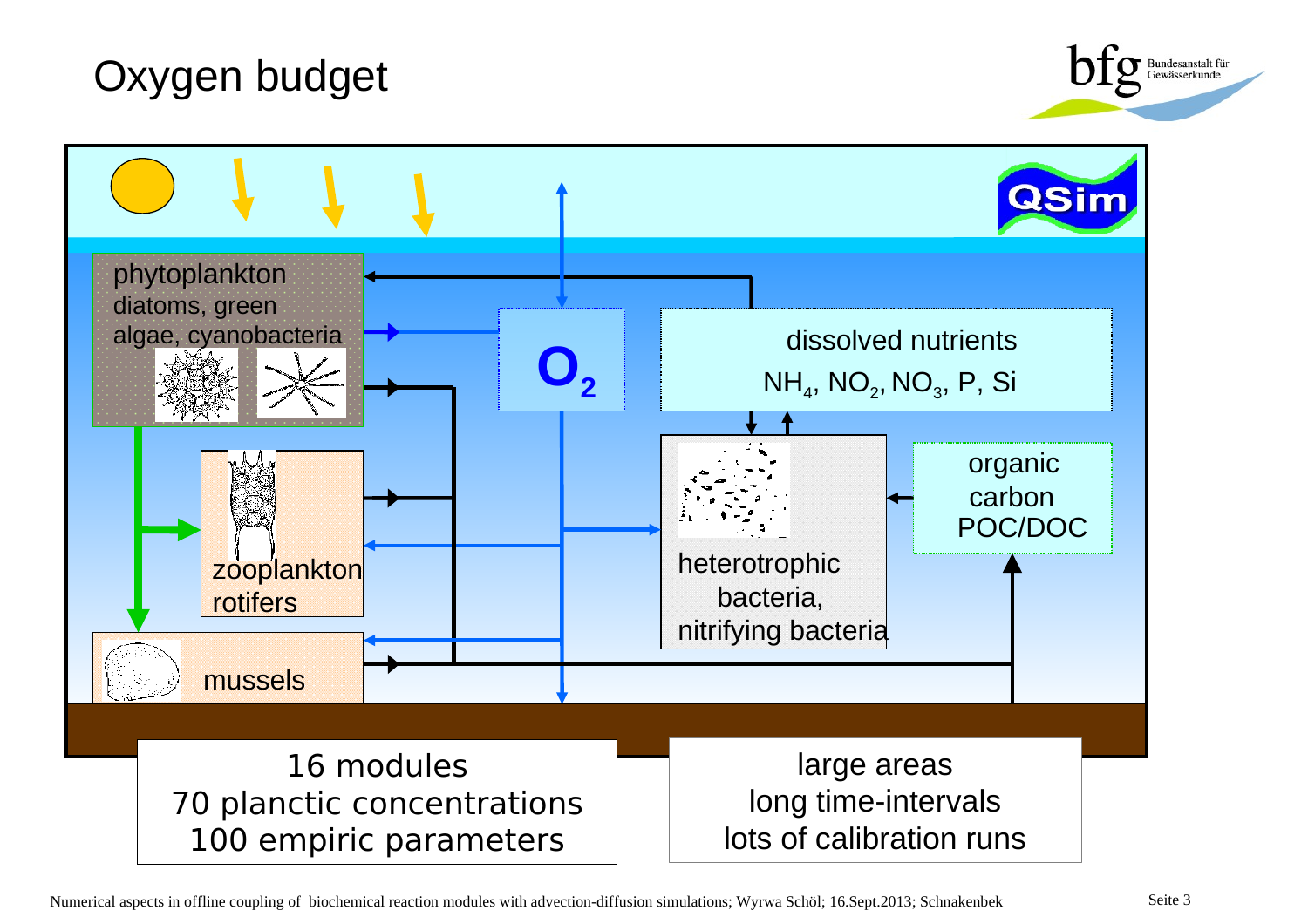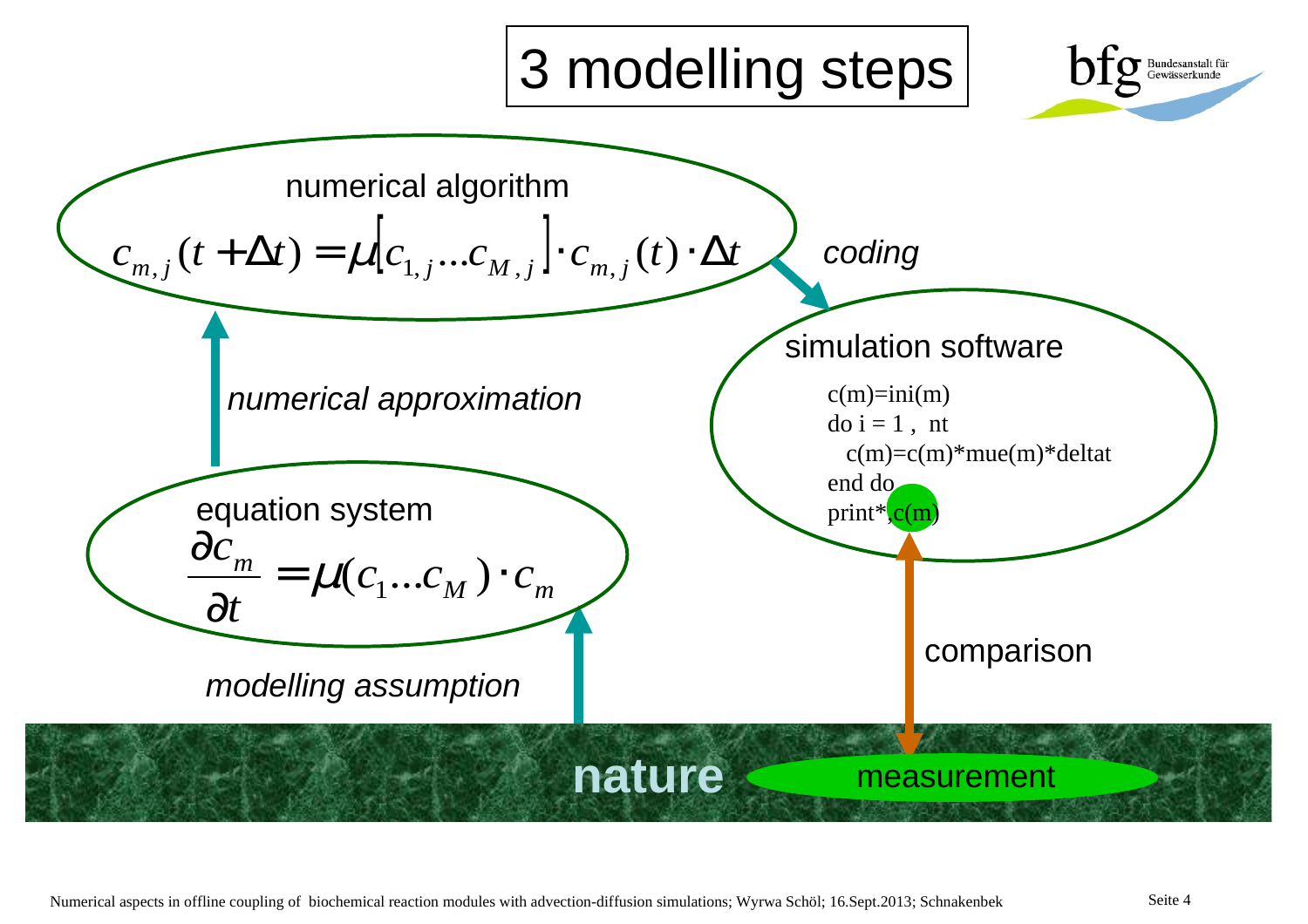



$$
c_m(t + \Delta t, \underline{x}) = c_m(t, \underline{x}_{orig}) + \Delta c_m^{diff} + \Delta c_m^{react}
$$

concentration next timestep at location x

concentration previous timestep at origin of streamline

change due to diffusion

change due to reaction / metabolism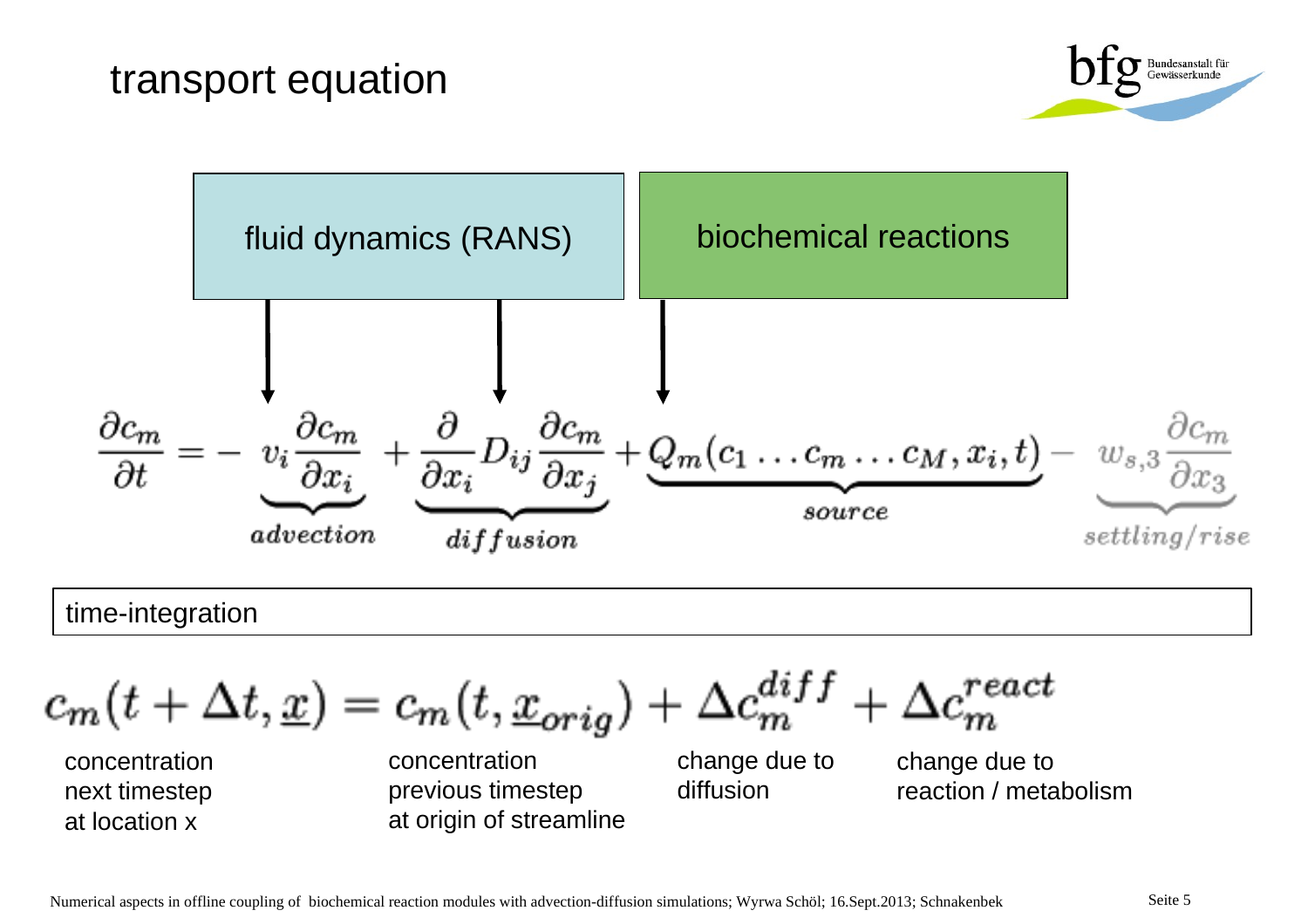## coupling numerics and software



computational fluid dynamics, hydraulic model, software SELFE Casu ... **The internal intervalse of the intervalse of the intervalse of the intervalse of the intervalse of the intervalse of the intervalse of the intervalse of the intervalse of the intervalse of the intervalse of the i** ELM model $c_m(t + \Delta t, \underline{x}) = c_m(t, \underline{\Delta}_{orig}) + \Delta c_m^{diff}$  $\emph{each}$ offline storage fractional step algorithm  $c_{m,k}(t+\Delta t) = A_{kl}(\Delta t^{adv})c_{m,l}^{diff, react}\left\langle \prod_{m,k}c_{m,k}^{diff,react} = D_{kl}(\Delta t^{diff})c_{m,l}^{react}\left\langle \prod_{m,k}c_{m,k}^{react} = Q_m(c_1(t)\dots c_M(t), \underline{x}, t, \Delta t^{react})\right\rangle\right.$  $n_1 \cdot \Delta t^{adv} = n_2 \cdot \Delta t^{diff} = \Delta t^{react}$ Water quality simulation, software T-QSim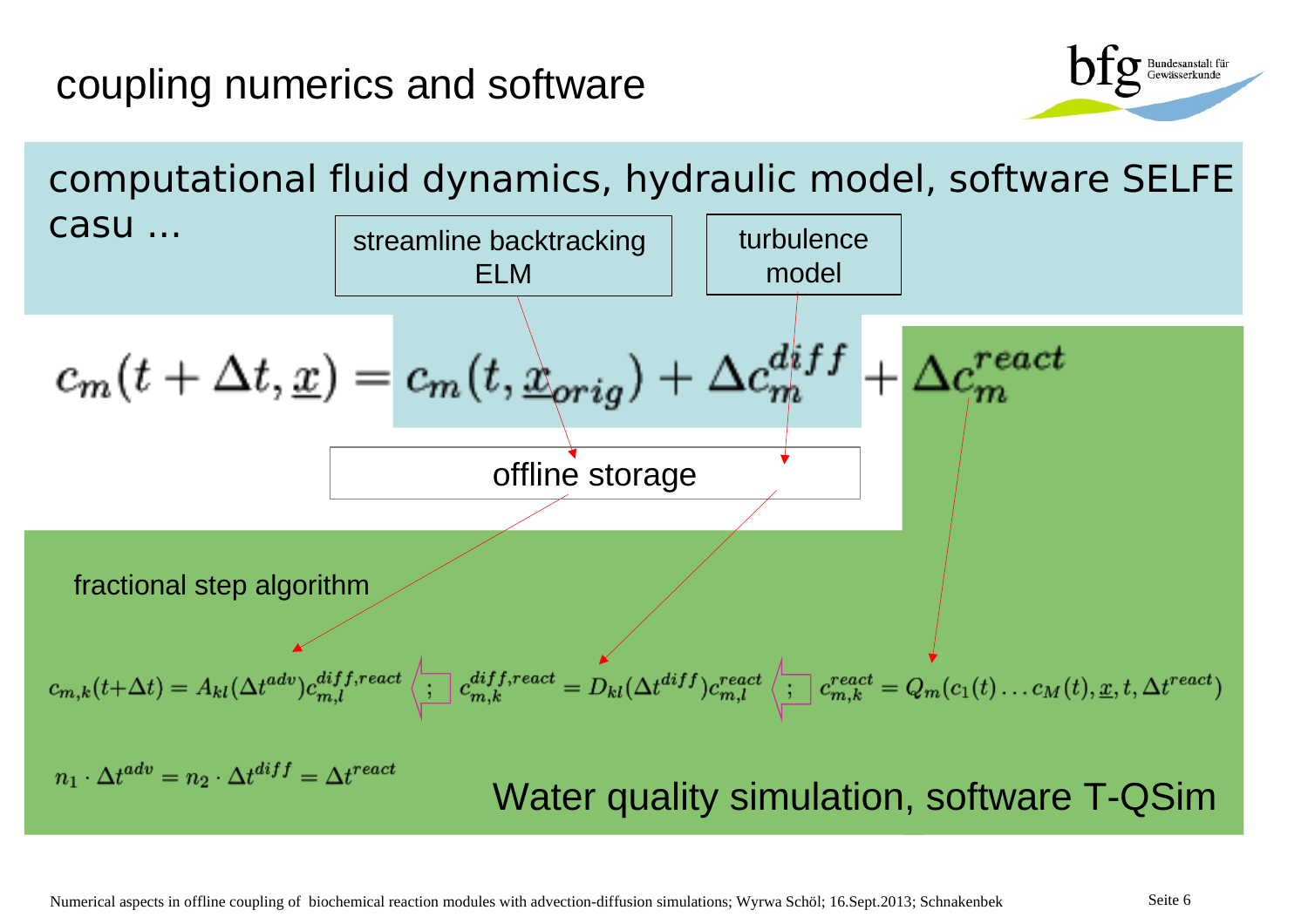

Numerical aspects in offline coupling of biochemical reaction modules with advection-diffusion simulations; Wyrv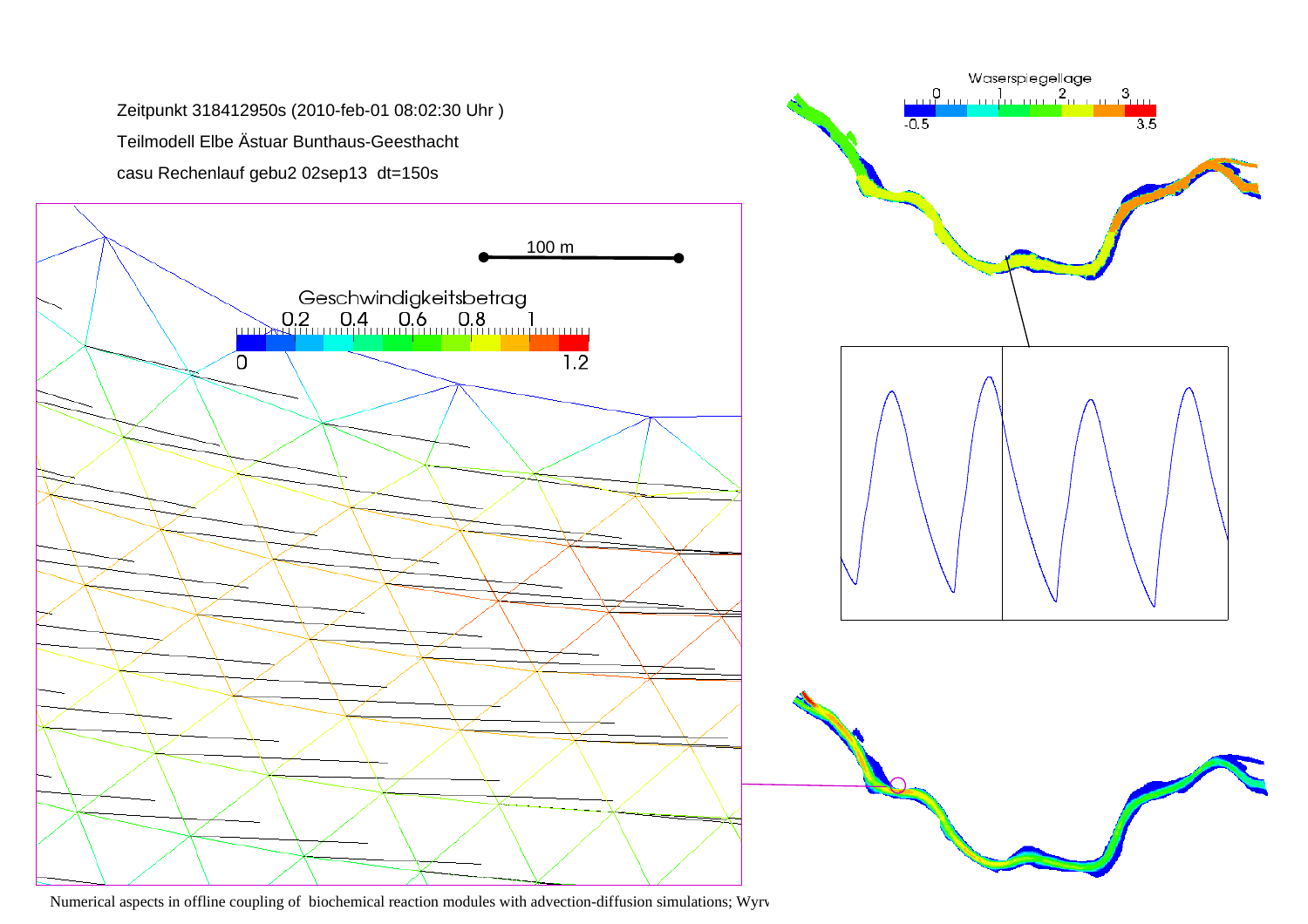



Advection Matrix A contains the weighting-factors from interpolation around streamline origin

Advection Matrix A is independant of concentration field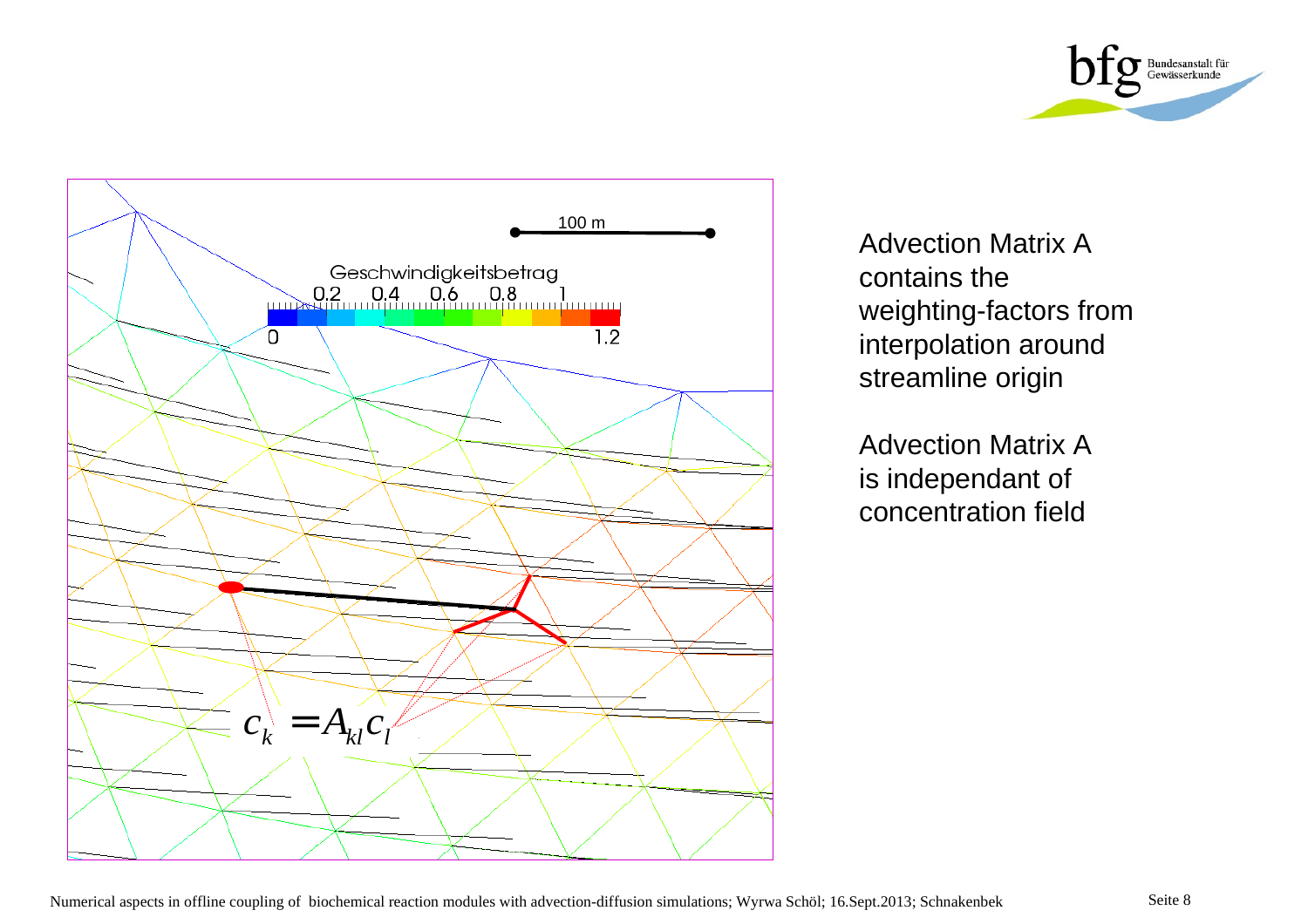

## control of numerical approximation by grid refinement test



detail of river Spree model, purpose: pedicting the area influenced by a heat discharge refinement allows for prediction of recirculation zone but: does not change the conclusion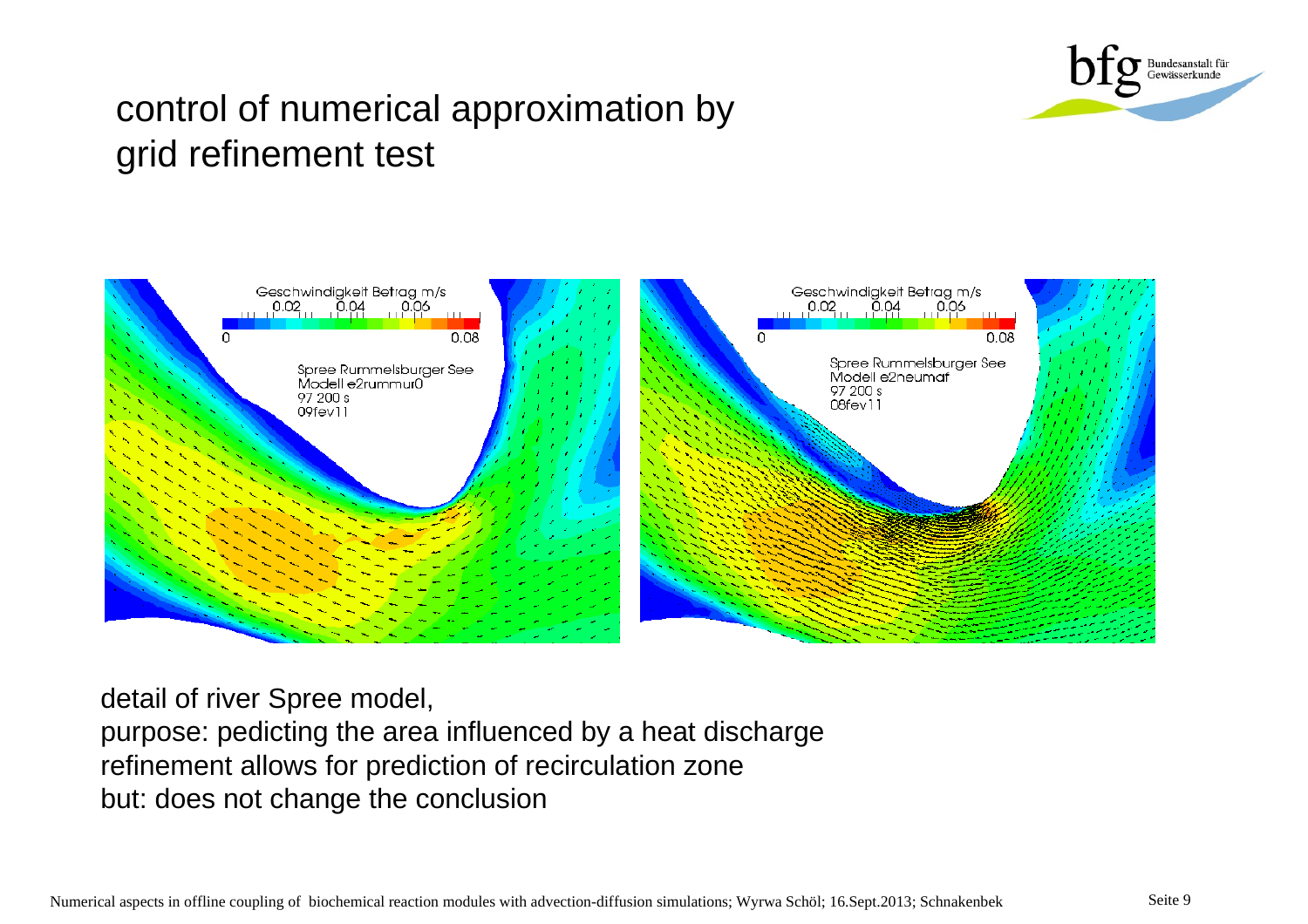

a posteriori error estimator 1.) massbalance factor

Indicating: local errors in mass balance needs to be combined with integral measures remedy: correction algorithm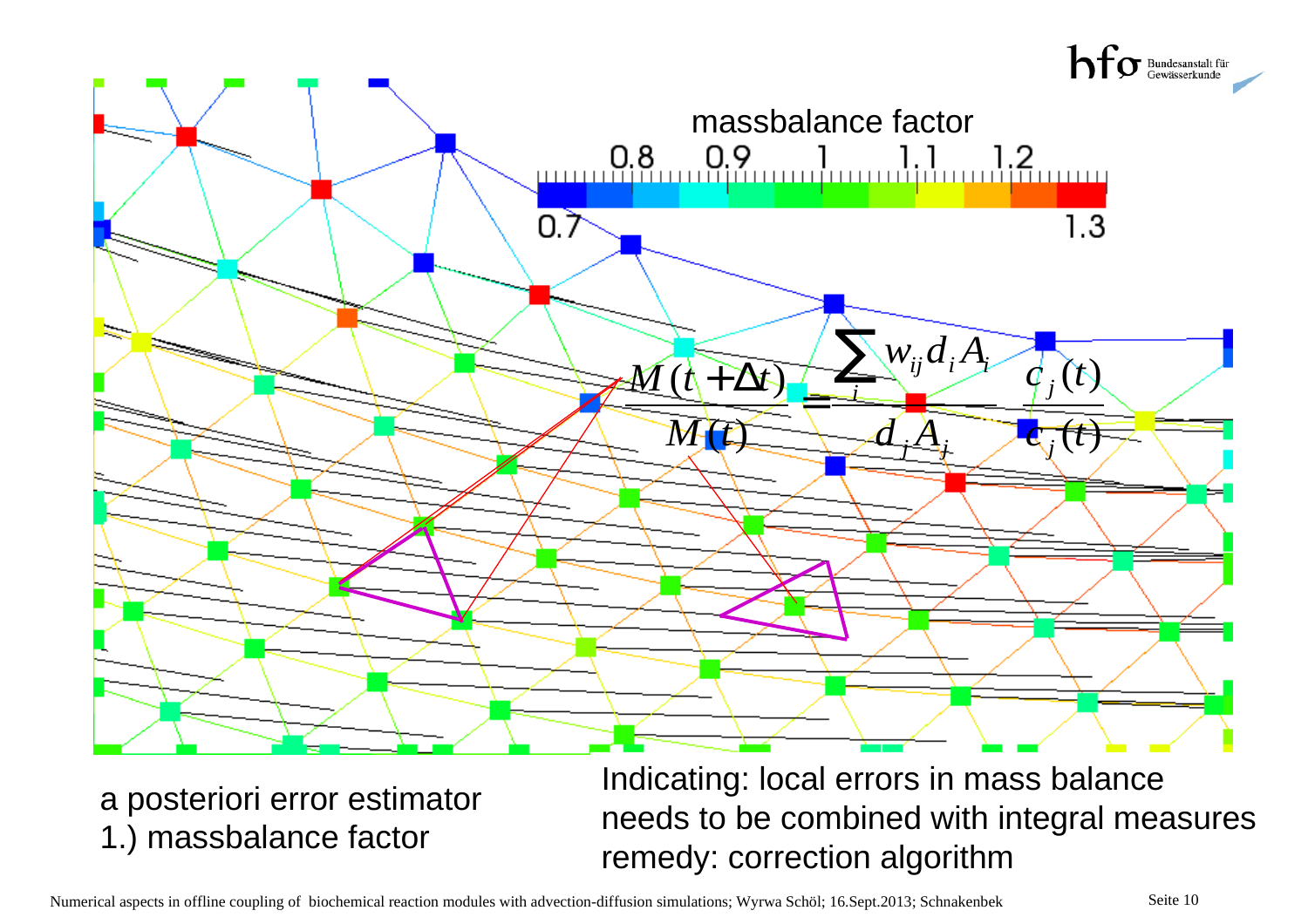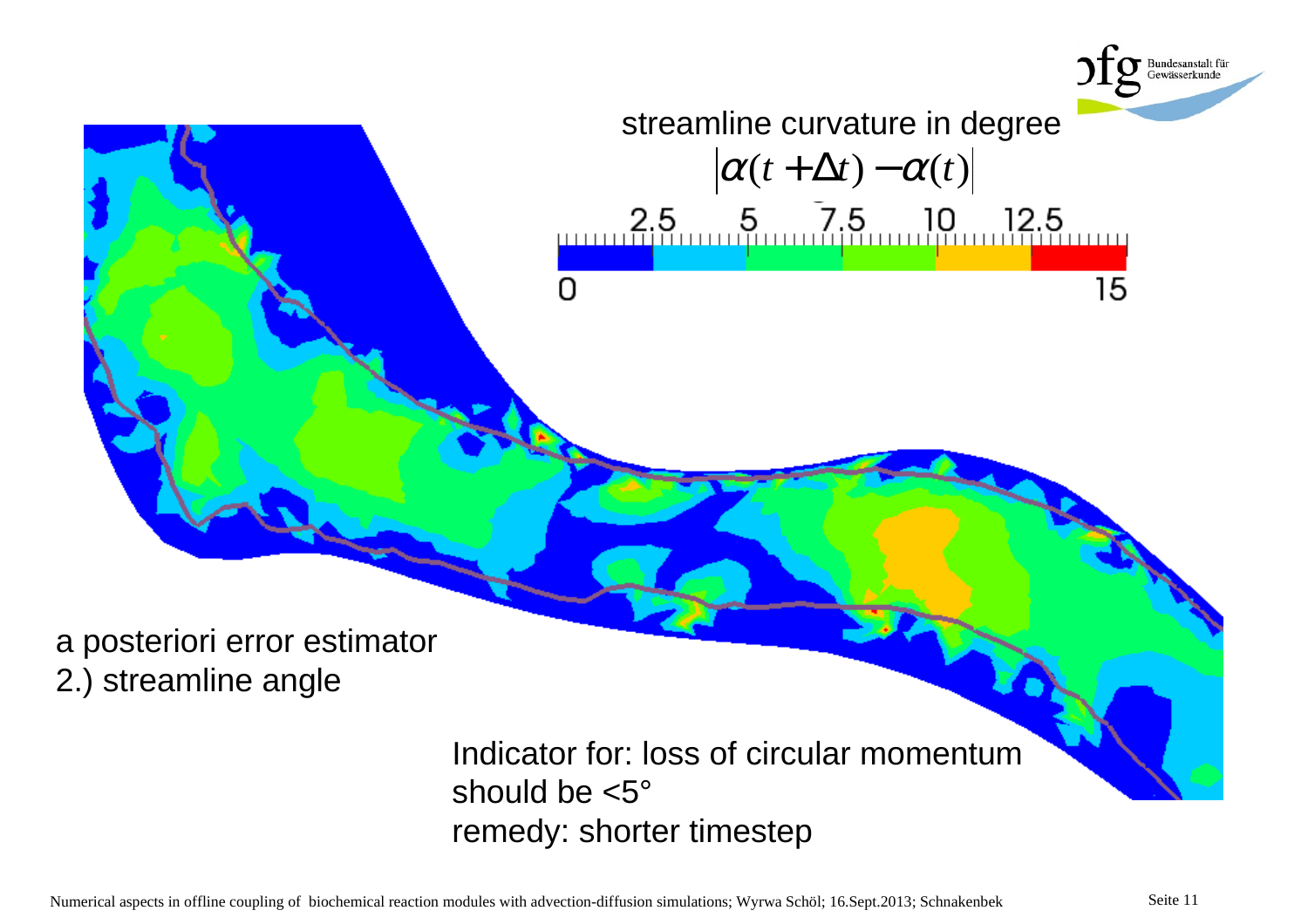

Numerical aspects in offline coupling of biochemical reaction modules with advection-diffusion simulations; Wyrwa Schöl; 16.Sept.2013; Schnakenbek Seite 12